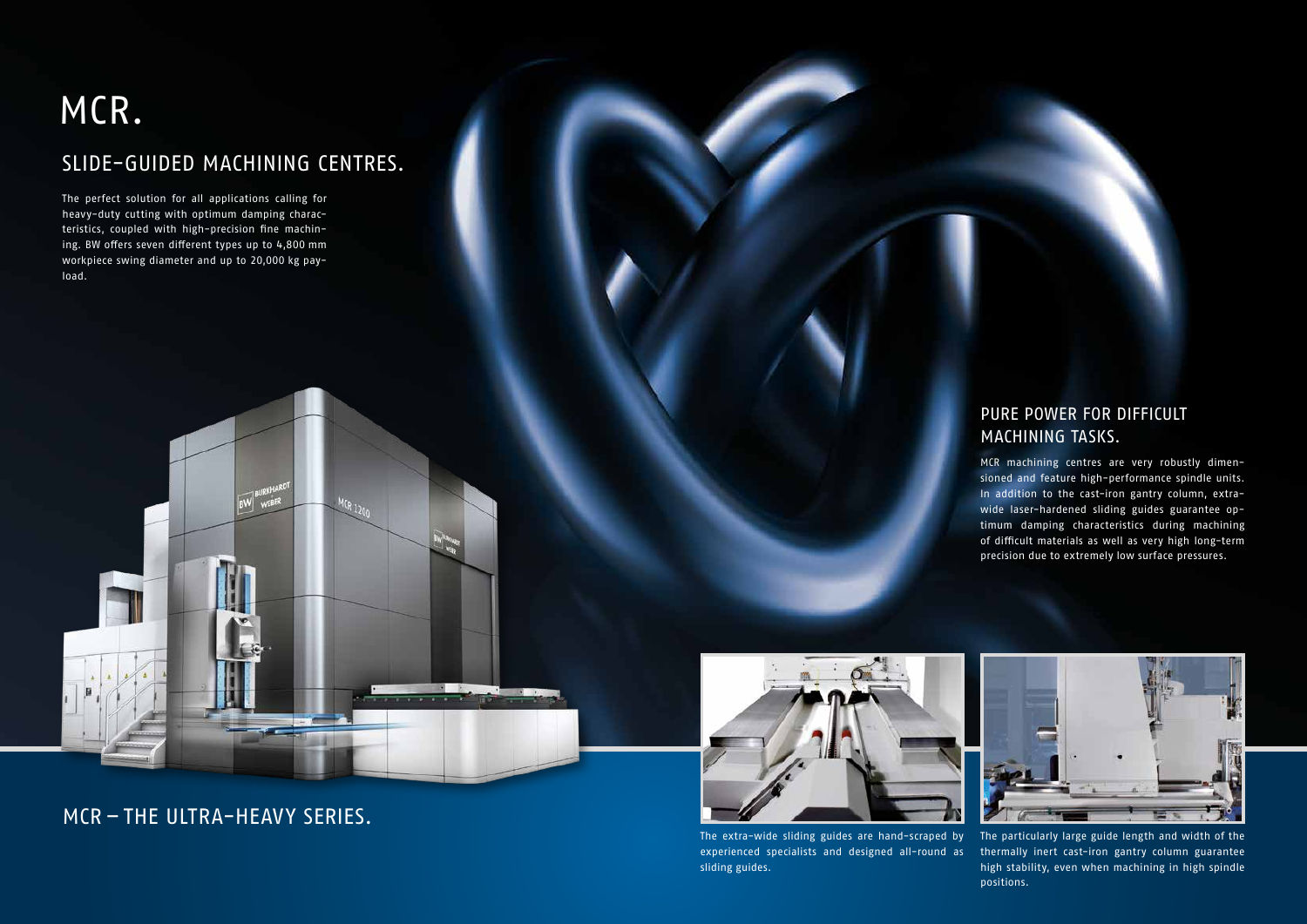# MCR–THE ULTRA-HEAVY SERIES.

| MCR (Metric System)                                    | Unit    | 800                            | 900                            | 1000                           | 1100                           | 1200                           | 1400                           | 1600                           |
|--------------------------------------------------------|---------|--------------------------------|--------------------------------|--------------------------------|--------------------------------|--------------------------------|--------------------------------|--------------------------------|
|                                                        |         | T                              |                                |                                | $\Box$                         |                                |                                |                                |
| Working range X Y Z (standard)                         | mm      | 1,250   900   1,250            | 1,600   1,250   1,250          | 2,200   1,250   1,250          | 1,600   1,250   1,250          | 2,400   1,800   1,800          | 3,200   1,800   1,800          | 3,500   2,200   2,100          |
| Working range X Y Z (optional)                         | mm      | 1,250 900 1,600                | 1,600   1,500   1,600          | 2,400   1,500   1,600          | 1,600   1,500   1,600          | 2,800   2,200   2,100          | 3,500   2,200   2,100          | 4,100   2,200   2,100          |
| Workpiece swing diameter $\emptyset$ x h               | mm      | 1,500x1,300                    | 1,700x1,750                    | 2,200×1,900                    | 1,700x1,750                    | 2,800 x 2,100                  | 3,200x2,300                    | 3,500 x 2,600                  |
| Pallet size (standard)                                 | mm      | 800x800                        | 800x1,000                      | 1,000 x 1,250                  | 800x1,000                      | 1,000x1,250                    | 1,600 x 1,600                  | 2,000 x 2,000                  |
| Pallet size (optional)                                 | mm      | 630x800, 800x1,000             | 800×800                        | 1,000 x 1,600                  | 800x800                        | 1,400 x 1,600                  | 1,600 x 2,000                  | 2,000 x 2,500                  |
| Pallet load (optional)                                 | kg      | 2,500                          | 3,500                          | 5,000                          | 4,000                          | 7,000                          | 12,000 (14,000)                | 18,000 (20,000)                |
| Feed force X Y Z                                       | kN      | 17   17   17                   | 20   20   20                   | 30   20   20                   | 25   25   25                   | 30 30 30                       | 30 30 30                       | 30 30 30                       |
| Rapid traverse X Y Z (standard axis travel)            | m/min   | 30 30 30                       | 30 30 30                       | 20 30 30                       | 30 30 30                       | 20   20   20                   | 30   20   20                   | 30   20   20                   |
| Pa <sup>1</sup> X   Y   Z                              | mm      | 0,005                          | 0,005                          | 0,007                          | 0,005                          | 0,007                          | 0,007                          | 0,007                          |
| B-axis                                                 | degrees | 360,000x0.001                  | 360,000x0.001                  | 360,000x0.001                  | 360,000x0.001                  | 360,000x0.001                  | 360,000x0.001                  | 360,000x0.001                  |
| Table speed                                            | rpm     | 25                             | 20                             | 10                             | 20                             | 10                             | 8                              | 6 <sup>1</sup>                 |
| Tilting torque                                         | Nm      | 26,000                         | 40,000                         | 60,000                         | 40,000                         | 60,000                         | 100,000                        | 100,000                        |
| Tangential torque                                      | Nm      | 16,000                         | 25,000                         | 40,000                         | 25,000                         | 40,000                         | 60,000                         | 60,000                         |
| Spindle power 100% duty rating (optional) <sup>3</sup> | kW      | 41                             | 41                             | 41                             | 52                             | 41(60)                         | 41(60)                         | 41(60)                         |
| Torque 100% duty rating (optional) <sup>3</sup>        | Nm      | 1,220                          | 1,220                          | 1,220                          | 1,720                          | 1,220 (3,500)                  | 1,220 (3,500)                  | 1,220 (3,500)                  |
| Speed range 2 gear steps (optional)                    | rpm     | $20 - 5,500(7,000)$            | $20 - 5,500(7,000)$            | $20 - 5,500(7,000)$            | $20 - 5,500(7,000)$            | $20 - 5,500(7,000)$            | $20 - 5,500(7,000)$            | $20 - 5,500(7,000)$            |
| Speed range 4 gear steps (optional)                    | rpm     |                                |                                |                                |                                | $20 - 4,000(5,000)$            | $20 - 4,000(5,000)$            | $20 - 4,000(5,000)$            |
| Speed range optional swivel spindle                    | rpm     | 8,000                          | 8,000                          | 8,000                          |                                | 8,000                          | 8,000                          | 8,000                          |
| Gear steps (optional)                                  |         | $\overline{2}$                 | $\overline{2}$                 | $\overline{2}$                 | $\overline{2}$                 | 2(4)                           | 2(4)                           | 2(4)                           |
| Bearing diameter main spindle (optional) <sup>3</sup>  | mm      | 120                            | 120                            | 120                            | 120                            | 120 (130)                      | 120 (130)                      | 120 (130)                      |
| Tool adapter (standard)                                |         | <b>HSK-A 100</b>               | <b>HSK-A 100</b>               | HSK-A 100                      | <b>HSK-A 100</b>               | <b>HSK-A 100</b>               | <b>HSK-A 100</b>               | <b>HSK-A 100</b>               |
| Tool adapter (optional)                                |         | ISO 50                         | ISO 50                         | ISO 50                         | ISO 50                         | ISO 50                         | ISO 50                         | ISO 50                         |
| Number of tool pockets                                 |         | $128 - 608$                    | $128 - 608$                    | $128 - 608$                    | $128 - 608$                    | $128 - 608$                    | $128 - 608$                    | $128 - 608$                    |
| Tool diameter                                          | mm      | 125/350 (420/900) <sup>2</sup> | 125/350 (420/900) <sup>2</sup> | 125/350 (420/900) <sup>2</sup> | 125/350 (420/900) <sup>2</sup> | 125/350 (420/900) <sup>2</sup> | 125/350 (420/900) <sup>2</sup> | 125/350 (420/900) <sup>2</sup> |
| Tool length (optional)                                 | mm      | 600 (900/1,200)                | 600 (900/1,200)                | 600 (900/1,200)                | 600 (900/1,200)                | 600 (900/1,200)                | 600 (900/1,200)                | 600 (900/1,200)                |
| Tool weight (optional)                                 | kg      | 60(75)                         | 60 $(75)$                      | 60 $(75)$                      | 60(75)                         | 60 $(75)$                      | 60(75)                         | 60(75)                         |
| Machine control, Siemens Sinumerik                     |         | <b>SIN 840D sl</b>             | <b>SIN 840D sl</b>             | <b>SIN 840D sl</b>             | <b>SIN 840D sl</b>             | <b>SIN 840D sl</b>             | <b>SIN 840D sl</b>             | <b>SIN 840D sl</b>             |
| Floor space required, LxWxH, approximately             | mm      | 9,300x6,700x4,200              | 10,400x7,600x5,200             | 11,000x9,300x5,200             | 10,400x7,600x5,200             | 11,700x9,900x6,000             | 14,700x10,900x6,000            | 15,700x10,900x6,000            |
| Weight approximately                                   | kg      | 35,000                         | 41,000                         | 49,000                         | 47,000                         | 59,000                         | 71,000                         | 91,000                         |
| Compatible machining units                             |         | H, HVP, HVC                    | H, HVP, HVC                    | H, HVP, HVC                    | H                              | H, HVP, HVC                    | H, HVP, HVC,                   | H, HVP, HVC,                   |

<sup>1</sup> according to VDI/DGQ 3441

### TECHNICAL DATA.

² bar tool

³ 4 gear steps

Technical specifications are subject to change without prior notice.